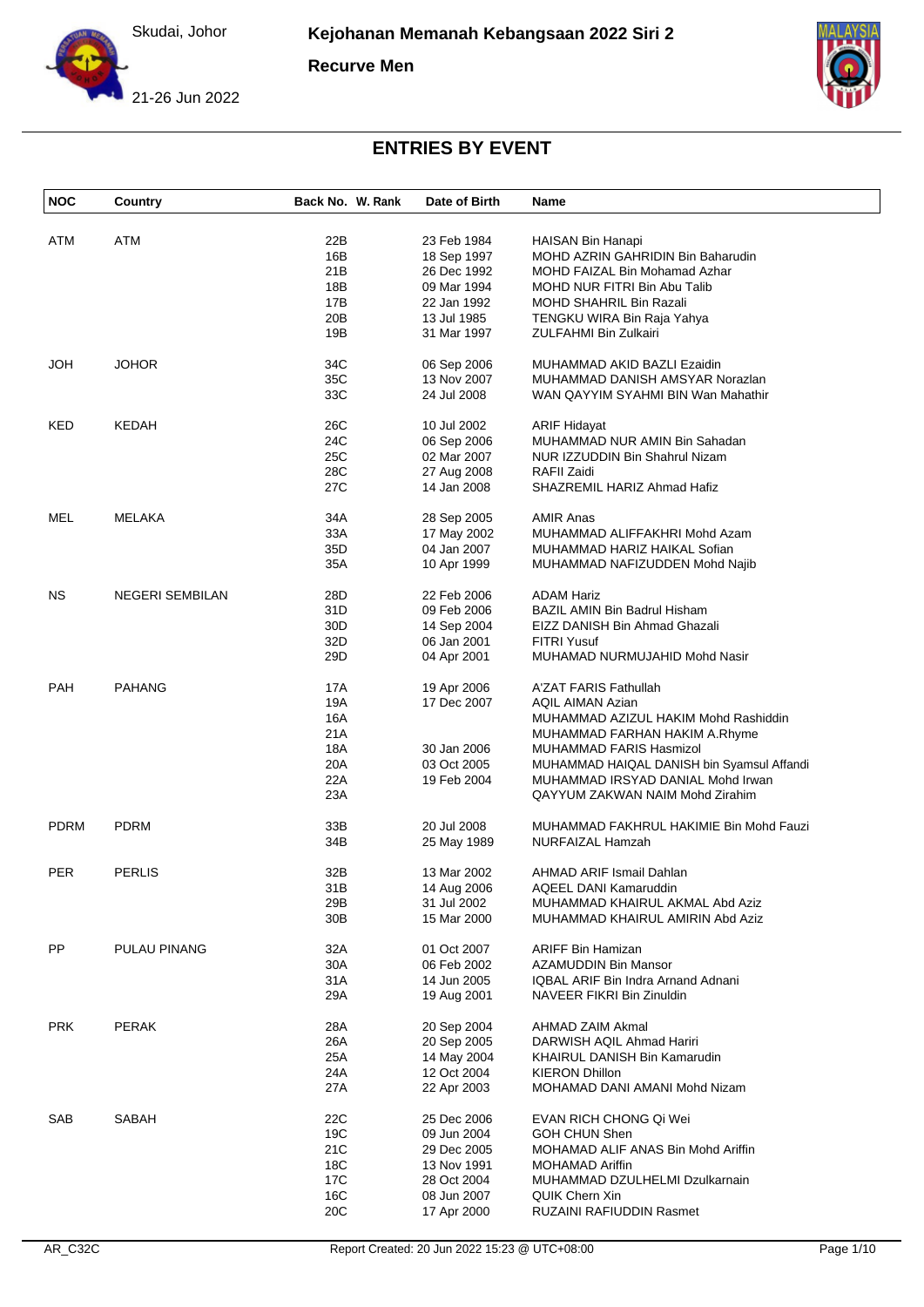

**Recurve Men**





| <b>NOC</b> | Country                    | Back No. W. Rank | Date of Birth | <b>Name</b>                            |
|------------|----------------------------|------------------|---------------|----------------------------------------|
|            |                            | 23C              | 01 Dec 2004   | SYAFIQ Busthamin                       |
| <b>SEL</b> | <b>SELANGOR</b>            | 16D              | 04 Oct 2004   | AFIQ DANIAL Kamal Ariffin              |
|            |                            | 19D              | 08 Sep 2004   | AHMAD RAZIN bin Azahar                 |
|            |                            | 22D              | 03 May 2003   | <b>HARIEZ Izkandar</b>                 |
|            |                            | 18D              | 15 Oct 2006   | <b>IZZAT HILMI Mohamad Anuar</b>       |
|            |                            | 20 <sub>D</sub>  | 09 Sep 2005   | MUHAMMAD FIRAS ZAFRAN Bin Shamsuddin   |
|            |                            | 21D              | 29 Feb 2004   | MUHAMMAD NUR AZIMI Bin Mohamad Norwafi |
|            |                            | 17D              | 14 Mar 2007   | MUHAMMAD RIZQ ARIF Bin Kharul Nezam    |
| <b>TER</b> | TERENGGANU                 | 32C              | 21 Feb 2003   | MOHAMAD FIRDAUS Mohd Rusmadi           |
|            |                            | 31C              | 28 Jul 1999   | <b>MUHAMAD AMIERUL Rosani</b>          |
|            |                            | 29C              | 26 Apr 2009   | MUHAMAD BILAL AZEEM Mohd Izuan         |
|            |                            | 30C              | 30 Dec 2004   | MUHAMMAD SAIFUL ISLAM Bin Mohd Rizuwan |
| <b>WP</b>  | <b>WILAYAH PERSEKUTUAN</b> | 23B              | 16 Mar 2006   | AHMAD FIRDAUS Ahmad Fadzil             |
|            |                            | 25B              | 12 Dec 2003   | AMIR IMRAN Bin Ahmad Kamal             |
|            |                            | 27B              | 23 Nov 2005   | <b>AQEELL HUZAIREE Fitree</b>          |
|            |                            | 28B              | 03 Jun 2005   | <b>FIRAS Fikri</b>                     |
|            |                            | 24B              | 13 Apr 2006   | MUHAMMAD NABIL IRFAN Mohd Rodzhan      |
|            |                            | 26B              | 06 Feb 2002   | SYED MUHAMMAD HAFIZ Syed Ahmad Fauzi   |
| <b>WPP</b> | <b>WP PUTRAJAYA</b>        | 23D              | 06 Jan 2006   | <b>ALIF DANISH Kamal Ariffin</b>       |
|            |                            | 25D              | 05 Feb 2005   | MUHAMMAD DANISH HAIKAL Md Sadi         |
|            |                            | 27 <sub>D</sub>  | 04 Nov 2006   | MUHAMMAD RIFA'IE Abdullah              |
|            |                            | 26D              | 17 Sep 2008   | MUHAMMAD SYAHMI HAKIMI Mohd nor zaidi  |
|            |                            | 24D              | 02 Apr 2008   | MUHAMMAD ZUFAR Abdullah                |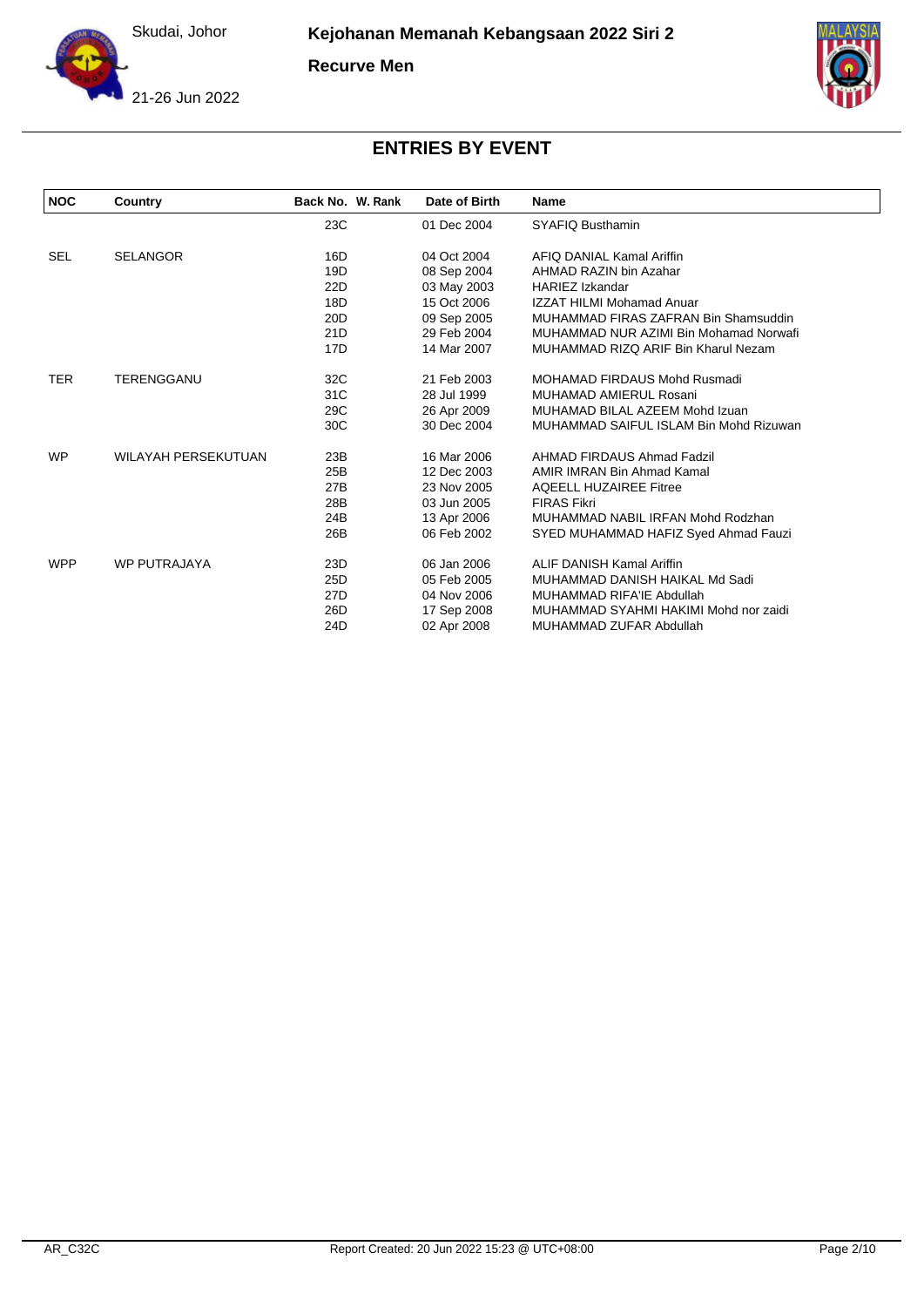

**Recurve Women**





| <b>NOC</b>   | Country                | Back No. W. Rank | Date of Birth | Name                                                |
|--------------|------------------------|------------------|---------------|-----------------------------------------------------|
| ATM          | ATM                    | 7B               | 17 Mar 1996   | NUR AINA YASMIN Binti Yaahazan                      |
|              |                        | 8B               | 30 Dec 1983   | WAN NORFADILAH Binti Wan Zulkifli                   |
| <b>HOL</b>   | <b>JOHOR</b>           | 9A               | 27 Nov 2004   | AYU IZZWANY Jesny                                   |
|              |                        | 8A               | 06 Jun 2004   | NUR QISTINA SYAFIAH Abd Nasir                       |
|              |                        | 10A              | 11 Nov 2005   | NURUL AIN FITRI Ramli                               |
|              |                        | 7A               | 04 Aug 2006   | ZATTY AIN ASHIQIN Zainy                             |
| KED          | <b>KEDAH</b>           | 15A              | 31 Dec 2007   | ALYA BALQIS Azman                                   |
|              |                        | 14A              | 22 Jan 2004   | <b>ERINA Zaidi</b>                                  |
|              |                        | 13A              | 02 Aug 2006   | KU NURIN AFIQAH Binti Ku Ruzaini                    |
|              |                        | 12A              | 16 Jan 2002   | NUR AIN AYUNI Fozi                                  |
| <b>MASUM</b> | <b>MASUM</b>           | 11A              | 24 Nov 2000   | SYAQIERA Mashayikh                                  |
| MEL          | MELAKA                 | 10D              | 23 May 2005   | AINA ALESHA Binti Abdul Aziz                        |
|              |                        | 9D               | 01 Feb 2001   | AMY Ng Jia Hui                                      |
|              |                        | 8D               | 01 Jan 2000   | <b>NORIKA Nazri</b>                                 |
|              |                        | 7D               | 30 Oct 2006   | <b>NURUL AFIQAH Samsulkahar</b>                     |
|              |                        |                  |               |                                                     |
| <b>NS</b>    | <b>NEGERI SEMBILAN</b> | 11D              | 05 Mar 2004   | TUN IZZAH AFIFAH Bt Mohd Jamil                      |
| <b>PAH</b>   | <b>PAHANG</b>          | 6C               | 14 Jan 2002   | <b>AUNI HAFIZAH Binti Ilias</b>                     |
|              |                        | 2C               | 21 Jun 2006   | <b>HUMAIRA Suhaimi</b>                              |
|              |                        | 4C               | 22 Oct 2005   | NOR HANISAH HUSNA binti Abdul Rasid                 |
|              |                        | 1C               | 07 Feb 2007   | NUR ALYA MAISARAH Ramli                             |
|              |                        | 5C               | 15 Jan 2002   | NUR RAFIQA IZZANI Zaidi                             |
|              |                        | 3C               | 24 Oct 2003   | NUR RAFIQA IZZLYN Zaidi                             |
| <b>PER</b>   | <b>PERLIS</b>          | 15D              | 13 Sep 1999   | NATALIA EMILY Mutahirazlan                          |
|              |                        | 14D              | 27 Apr 2001   | NUR ELEYN NATASHA Mohammad Razi                     |
|              |                        | 13D              | 18 Apr 2003   | NURIN QISTINA Md Zain                               |
|              |                        | 12D              | 21 Sep 2006   | <b>NURUL WAJIHAH Nawawi</b>                         |
|              |                        |                  |               |                                                     |
| PP           | PULAU PINANG           | 8C               | 13 Jul 2004   | <b>CARMEN LEE Rou Xuan</b>                          |
|              |                        | 7C               | 12 Nov 2007   | <b>CLARA LEE Rou Yue</b>                            |
|              |                        | 9C               | 27 Jan 2009   | KHIRITIGAA A/P Mahadevan                            |
| <b>PRK</b>   | <b>PERAK</b>           | 2D               | 04 Nov 2008   | HANA' KAMALIA Mohd Kamal                            |
|              |                        | 1D               | 28 Oct 1999   | NUR I'ZAAZ AFIQAH Mohamad Nadzri                    |
|              |                        | 3D               | 27 Feb 2006   | NUR IEKA HARIESYA Binti Zainal Habsahli             |
|              |                        | 4D               | 02 Apr 2008   | NUR SAFIYYAH Zaini                                  |
|              |                        | 5D               | 25 Jun 2007   | NURUL HASYA HURIN Norherman                         |
| SAB          | SABAH                  | 14C              | 15 Jan 2005   | CLARABELLE SHIU Xiao Lin                            |
|              |                        | 13C              | 16 Sep 2004   | EKAPUTRI AQEELA Ali                                 |
|              |                        | 12C              | 12 Jan 2007   | FAITH FEDORA SHIU Xiao Min                          |
|              |                        | 11C              | 01 Mar 2005   | KAITLYN HANNAH Sernam                               |
|              |                        | 15C              | 24 May 2004   | NURUL MAISARAH BINTI Mohd Daud                      |
| SEL          | <b>SELANGOR</b>        | 14B              | 02 Aug 2005   | LISHA NATALIE Md Ali                                |
|              |                        | 15B              | 11 Jan 2005   | NUR ALYAA NAZURAH Binti Fadzil Fairuz               |
|              |                        | 12B              | 14 Mar 2004   | NURUL AZREENA Mohamad Fazil                         |
|              |                        | 13B              | 03 Feb 2006   | TENGKU AISYAH ROHANI Binti Tengku Jamal Abdul Nassi |
|              |                        | 11B              | 05 Sep 2004   | WAN NASRYAH MAISARAH Wan Mohammad Nasri             |
| <b>TER</b>   | TERENGGANU             | 6B               | 13 Apr 2007   | NUR AMIELYA Rosani                                  |
|              |                        | 4B               | 19 May 2004   | NURIN HANANIA Mazlan                                |
|              |                        | 2B               | 13 Sep 2004   | NURUL Izzah                                         |
|              |                        | 3B               | 06 Oct 2006   | NURUL SYAKIRAH Hashim                               |
|              |                        | 1B               | 10 Jul 2006   | NURUL SYAZWI LIYANA Mahari                          |
|              |                        | 5B               | 31 May 2007   | SHARIFAH AMINI NADHIRAH Syed Izuan                  |
|              |                        |                  |               |                                                     |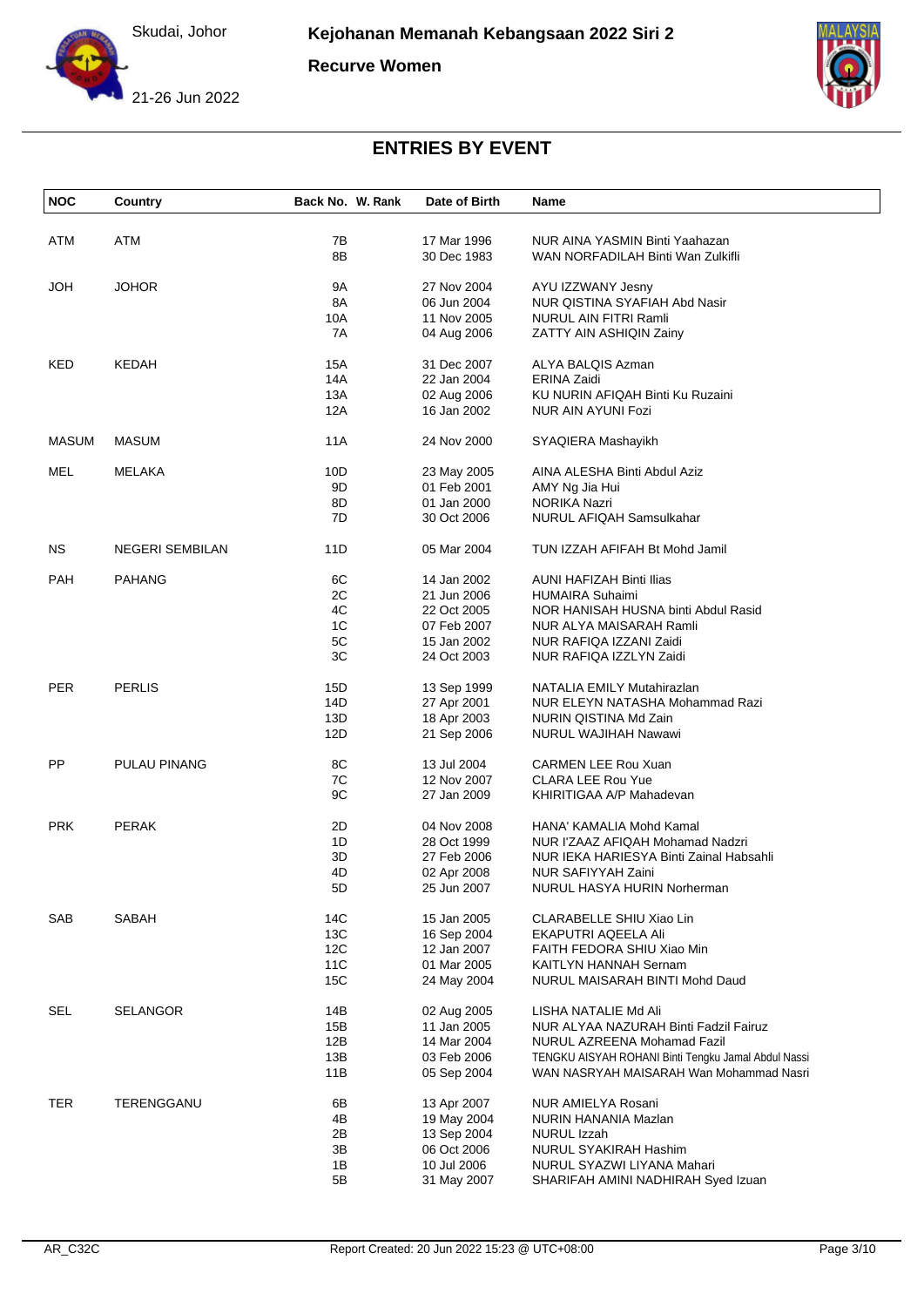

**Kejohanan Memanah Kebangsaan 2022 Siri 2**

**Recurve Women**





| <b>NOC</b> | Country                    | Back No. W. Rank | Date of Birth | Name                           |
|------------|----------------------------|------------------|---------------|--------------------------------|
|            |                            |                  |               |                                |
| <b>WP</b>  | <b>WILAYAH PERSEKUTUAN</b> | 1Α               | 29 Apr 2005   | ALIA QURSYIAH Binti Mazlan     |
|            |                            | 5A               | 27 Jul 2005   | ARIANA NUR DANIA Mohamad Zairi |
|            |                            | 3A               | 13 Jun 2003   | FATIN NURHANNAH Rasheedy       |
|            |                            | 6A               | 03 May 2007   | JESLYNN KAUR Rajinder Singh    |
|            |                            | 4A               | 12 Sep 2006   | MAIRA ADRIANA Enolil           |
|            |                            | 2A               | 27 Apr 2005   | SHAZWANI Aina                  |
| <b>WPP</b> | WP PUTRAJAYA               | 10B              | 29 Apr 2005   | SOFEA NAFEESA Shamsul Nizam    |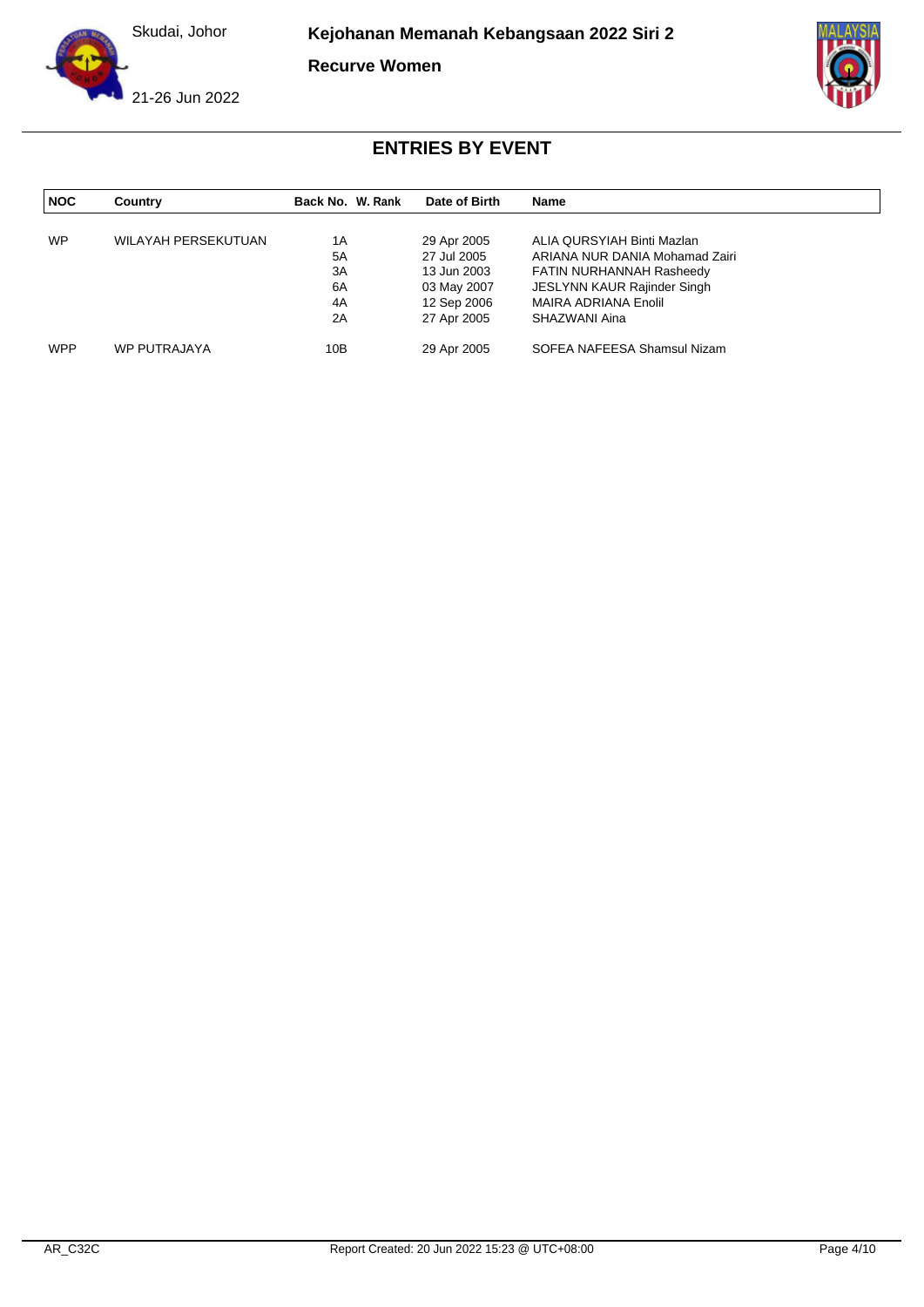

**Compound Men**





| <b>NOC</b> | Country                | Back No. W. Rank | Date of Birth | <b>Name</b>                             |
|------------|------------------------|------------------|---------------|-----------------------------------------|
|            |                        |                  |               |                                         |
| ATM        | ATM                    | 17A              | 29 Feb 1984   | ABDUL RAHMAN Bin Othman                 |
|            |                        | 16A              | 06 Mar 1994   | AHMAD NUR ARIFF Bin Mohd Nordin         |
|            |                        | 19A              | 10 Apr 1990   | AZIZUL AZRI Bin Azis                    |
|            |                        | 21A              | 17 Jan 1989   | <b>MOHD ALIF Bin Samsudin</b>           |
|            |                        | 20A              | 03 Jun 1989   | MUHAMMAD RAIS Bin Nawi                  |
|            |                        | 14A              | 09 Jan 1992   | MUHAMMAD ZUL IZDIHAR Bin Zakaria        |
|            |                        | 18A              | 12 Dec 1986   | SHAROULIZHAN Bin Zulkifli               |
|            |                        | 15A              | 26 Jan 1987   | <b>TUAN FAIRI Bin Husin</b>             |
| JOH        | <b>JOHOR</b>           | 31D              |               | <b>HAFIZ Busu</b>                       |
|            |                        | 33D              | 23 Jul 1997   | MOHAMMAD NAJIB Md Naim                  |
|            |                        | 32D              | 13 Jun 2006   | MUHAMMAD ARIFF bin ROZAIMI              |
| KED        | KEDAH                  | 33B              | 03 Mar 2002   | <b>AHMAD Azhar</b>                      |
|            |                        | 32B              | 08 Mar 2005   | MUHD SYAFIQ Mohd Zulkefli               |
|            |                        |                  |               |                                         |
| MEL        | MELAKA                 | 25A              | 12 Feb 1981   | <b>MOHD AZRI Sulaiman</b>               |
|            |                        | 23A              | 12 Apr 1999   | MUHAMMAD FARID IMRAN Mohd Faruk         |
|            |                        | 26A              | 03 Apr 1997   | MUHD AMIN Abd Khalil                    |
|            |                        | 27A              | 08 Sep 2003   | MUHD ZUL ADZRIN Zainuddin               |
|            |                        | 22A              | 07 Feb 2002   | <b>NABIL Shafie</b>                     |
|            |                        | 24A              | 23 Dec 2003   | PRAVEEN Shunmugam                       |
| NS.        | <b>NEGERI SEMBILAN</b> | 20 <sub>B</sub>  | 27 Jan 1998   | ALANG ARIFF AQIL Muhammad Ghazalli      |
|            |                        | 16B              | 07 Jun 1986   | KHAIRUL FADLY Bin Jamaludin             |
|            |                        | 17B              | 15 Jun 1985   | KHAIRUL HAFIZAN Abdul Razak             |
|            |                        | 21B              | 30 Jun 1981   | MOHAMAD IRUAN SHAH Bin Sohami           |
|            |                        | 15B              | 04 Jun 1965   | MOHD DAUD Rajab                         |
|            |                        | 18B              |               |                                         |
|            |                        |                  | 26 Mar 1974   | RASHDAN Bin Abu Samah                   |
|            |                        | 14B              | 29 Oct 1977   | RUDI HAKIMI Bin Mohd Nasrumi            |
|            |                        | 19B              | 07 Aug 1979   | SYAHRIZAN Jafar                         |
| <b>PAH</b> | <b>PAHANG</b>          | 14C              | 11 Jul 1995   | MOHAMMAD FAIZ AZIZI Bin Khairil         |
|            |                        | 18C              | 14 Apr 1988   | MOHD HELMI Bin Mohd Yunus               |
|            |                        | 20C              | 22 May 1982   | MOHD ZAHID RIDZUAN Mohd Zulkifly        |
|            |                        | 17 <sub>C</sub>  | 22 Feb 1999   | MOHD ZAID Sahar Azmi                    |
|            |                        | 21C              | 27 Jul 1998   | MUHAMMAD FAHRUR ROSI Bin Choiril Anuar  |
|            |                        | 16C              | 04 Sep 2005   | MUHAMMAD FARHAN SYIMIR Shahriman        |
|            |                        | 15C              | 19 Apr 2001   | MUHAMMAD KHAIRUZZAMAN Ali               |
|            |                        | 19C              | 14 Mar 1992   | MUHAMMAD NURSAFWAN Bin Nordin           |
|            |                        |                  |               |                                         |
| PDRM       | <b>PDRM</b>            | 28C              | 18 Oct 1995   | <b>FAZRIEN Zamzuri</b>                  |
|            |                        | 30C              | 14 May 1982   | HAMMIM Hamzah                           |
|            |                        | 31C              | 31 May 1984   | MOHD NASSRULL Mohammad Nasir            |
|            |                        | 29C              | 04 Sep 1997   | MUHAMAD FARIS Jamaludin                 |
|            |                        | 32C              | 04 Mar 1964   | ZAKARIA Hussin                          |
| PP.        | PULAU PINANG           | 30B              | 01 Jan 1999   | KHAMBESWARAN Mohanaraja                 |
|            |                        | 31B              | 19 Sep 2005   | MOHAMMAD SYAZWI ARIFF Bin Sanizam Ariff |
|            |                        | 28B              | 25 Apr 2005   | MOHAMMAD SYUKUR Bin Roslin              |
|            |                        | 29B              | 20 Dec 2005   | MUHD ZAHIN ZAFRI Bin Izmi Rizan         |
|            |                        |                  |               |                                         |
| <b>PRK</b> | <b>PERAK</b>           | 24D              | 18 Mar 2004   | ABDUL FAATHIR AQIL Rafizam              |
|            |                        | 27D              | 18 Dec 1987   | MOHAMMAD HANIF Sobri                    |
|            |                        | 25D              | 03 Jun 1988   | MOHD FARDAUS Nordin                     |
|            |                        | 23D              | 17 Dec 1978   | MOHD ZAFI RAHMAN Mat Saleh              |
|            |                        | 21D              | 12 Jan 2001   | MUHAMMAD AMMAR IRSYAD Mohd Azizuddin    |
|            |                        | 22D              | 01 Oct 2000   | MUHAMMAD ZAIMAN 'AZIM Mohd Munizam      |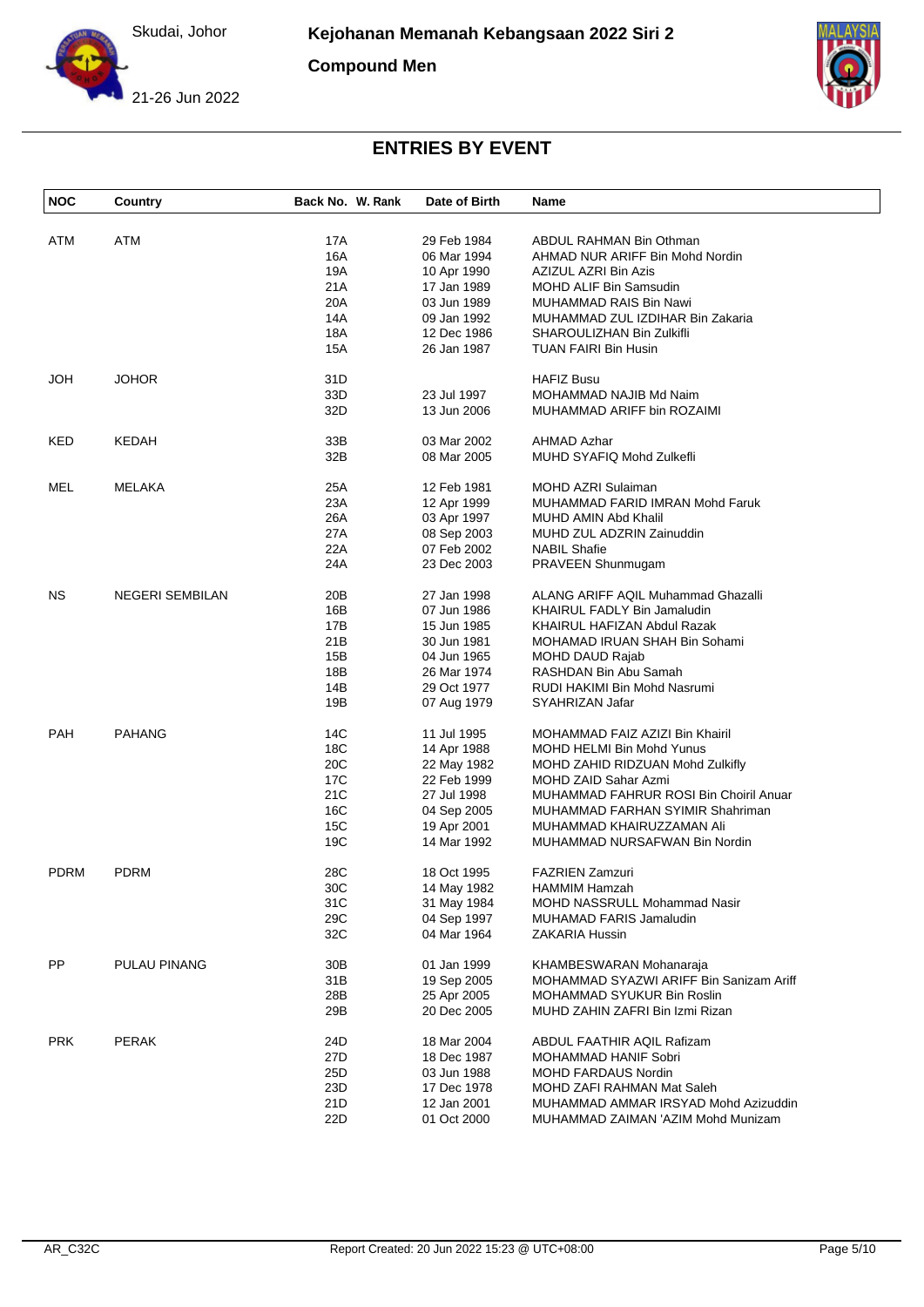Skudai, Johor

**Compound Men**





| <b>NOC</b> | Country                    | Back No. W. Rank | Date of Birth | <b>Name</b>                                  |
|------------|----------------------------|------------------|---------------|----------------------------------------------|
|            |                            |                  |               |                                              |
| <b>SAB</b> | <b>SABAH</b>               | 18D              | 23 Aug 2001   | <b>ADRIEL Liew</b>                           |
|            |                            | 19D              | 28 Jun 2005   | <b>ALOYSIUS Gabriel Liew</b>                 |
|            |                            | 14D              | 20 Mar 1986   | <b>KIN LIP Lee</b>                           |
|            |                            | 20 <sub>D</sub>  | 07 Jan 1999   | MOHD HAZIQ Din                               |
|            |                            | 16D              | 02 Oct 2006   | MUHAMMAD DZULKIFLI Dzilkarnain               |
|            |                            | 15D              | 30 Apr 1998   | MUHAMMAD IRFAN ELAHEE Bin Mohd IIIzam Elahee |
|            |                            | 17D              | 23 Dec 1995   | WONG Co Wan                                  |
| <b>SEL</b> | <b>SELANGOR</b>            | 25B              | 09 Apr 2006   | <b>AHMAD FARIHIN Idris</b>                   |
|            |                            | 26B              | 30 Jul 2002   | AMMAR HAZIQ bin Abdul Aziz                   |
|            |                            | 22B              | 15 Mar 2002   | MUHAMMAD ALIFF AIMAN bin Mohd Hasri          |
|            |                            | 24B              | 13 May 2004   | MUHAMMAD IMRAN HAKIMI Bin Amir Suharman      |
|            |                            | 27B              | 03 Apr 2000   | NIK AHMAD DANIAL Mohd Kamarolzaman           |
|            |                            | 23B              | 01 Aug 2001   | PRAVENDREN A/I Sivakumar                     |
| <b>TER</b> | TERENGGANU                 | 22C              | 10 Jan 2004   | <b>HAZMI Aisar</b>                           |
|            |                            | 25C              | 01 Dec 2007   | <b>IYAD BAZLI Fadhil</b>                     |
|            |                            | 26C              | 21 Feb 2000   | MOHAMAD SYAFIQ Md Ariffin                    |
|            |                            | 27C              | 05 Oct 2006   | MUHAMMAD AIMAN SYAFIQ Mohd Tariki            |
|            |                            | 24C              | 12 Mar 2003   | MUHAMMAD Amiruddin                           |
|            |                            | 23C              | 07 Jan 2001   | MUHAMMAD AMMAR Bin Mohammad Amin             |
| <b>WP</b>  | <b>WILAYAH PERSEKUTUAN</b> | 28A              | 07 Jun 2003   | <b>IRFAN Luqman</b>                          |
|            |                            | 30A              | 28 Nov 2004   | MUHAMAD RAYN Bin Hamka                       |
|            |                            | 31A              | 16 Apr 1999   | MUHAMMAD DANIEAL HAQIEMI Sohebi              |
|            |                            | 29A              | 31 May 2004   | MUHAMMAD FAIQ AZIM Shahrir                   |
|            |                            | 32A              | 10 Aug 2001   | MUHAMMAD SYAMIRUL AMIN Mohd saifulisham      |
| <b>WPP</b> | <b>WP PUTRAJAYA</b>        | 30 <sub>D</sub>  | 05 May 1981   | <b>MOHD.FADZLI Samsor</b>                    |
|            |                            | 29 <sub>D</sub>  | 02 Dec 1989   | MUHAMMAD NAZRI Bin Ariffin                   |
|            |                            | 28D              | 01 Oct 1982   | <b>ONN AZRI Puade</b>                        |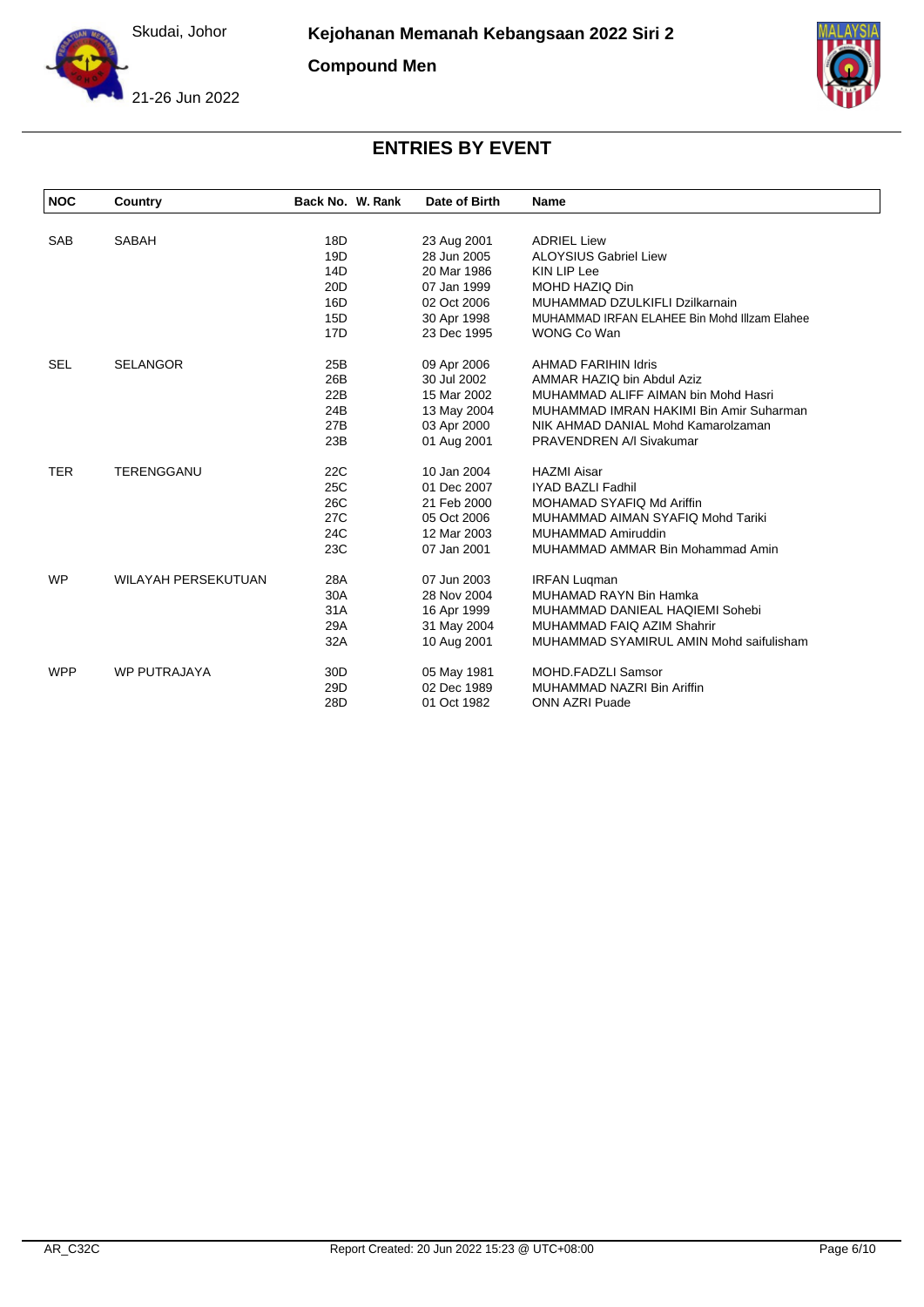

**Compound Women**





| <b>NOC</b> | Country             | Back No. W. Rank | Date of Birth              | Name                                                          |
|------------|---------------------|------------------|----------------------------|---------------------------------------------------------------|
|            |                     |                  |                            |                                                               |
| ATM        | ATM                 | 13B              | 10 Aug 1994                | ALSIKIN Binti Mohamad Ayub                                    |
|            |                     | 12B              | 14 May 2000                | FAKHIRA Binti Mat Said                                        |
|            |                     | 10B              | 13 Sep 1988                | SARITHA A/p Cham Nong                                         |
|            |                     | 11B              | 02 Jan 1984                | <b>UNIZA Binti Ismail</b>                                     |
| <b>HOL</b> | <b>JOHOR</b>        | 12C              | 11 Apr 2004                | NUR HAZIRAH Abd rahman                                        |
|            |                     | 11C              | 11 Nov 2007                | NUR SYAFIRUZ Norbadru abida                                   |
| KED        | <b>KEDAH</b>        | 6D               | 18 Jan 2004                | EZATI AISHAH Murdi                                            |
|            |                     | 9D               | 24 Mar 2000                | EZATI Wardina Binti Murdi                                     |
|            |                     | 7D               | 16 Apr 2006                | IZZ AMILA Mohd Azman                                          |
|            |                     | 8D               | 24 Jul 2005                | <b>THAPANIE Aibau</b>                                         |
| MEL        | MELAKA              | 10D              | 20 Mar 2003                | NUR AMIESYA ADLINA Binti Nor Azmi                             |
|            |                     | 11D              | 26 Apr 2003                | <b>NUR LIYANA Ismail</b>                                      |
|            |                     | 12D              | 14 Apr 2004                | SANDY LAM Jing Yueng                                          |
|            |                     |                  |                            |                                                               |
| <b>PAH</b> | <b>PAHANG</b>       | 4B               | 16 Oct 2002                | MAIZATUL AMIERA NATASHA Mahadi                                |
|            |                     | 3B               | 15 Oct 2004                | NUR DAMIA IMANINA Azian                                       |
|            |                     | 1B               | 15 Jul 2004                | <b>NURUL Ainadila</b>                                         |
|            |                     | 5Β               | 13 Nov 1999                | NURUL SYAFIQKHA Abdul Manaf                                   |
|            |                     | 2B               | 19 Jan 2003                | SAFI QURRATU AINI Saifol Anuar                                |
| PP         | PULAU PINANG        | 1C               | 30 Jun 2005                | <b>BERNICE GOH Rou Pei</b>                                    |
|            |                     | 6C               | 06 Mar 1999                | K Kayalvhily                                                  |
|            |                     | 3C               | 19 Oct 2005                | <b>NUR KHUWAILAH Ridzuan</b>                                  |
|            |                     | 5C               | 29 Jan 2001                | NURIN SOFIYA Binti Ahmad Shukor                               |
|            |                     | 2C               | 08 Jun 2003                | <b>PRITISWARY Muniswaran</b>                                  |
|            |                     | 4C               | 15 Oct 2008                | WAN NUR DURATUL AKMAL Wan Irwadi                              |
| <b>PRK</b> | <b>PERAK</b>        | 8Β               | 12 Mar 2004                | NUR ANIS AQIMAH Hasbullah                                     |
|            |                     | 7B               | 29 Feb 2000                | NURUL FATIN ADIBAH Mohd Zamri                                 |
|            |                     | 6B               | 16 Aug 2000                | NURUL SYAZWANI Binti Mohd Noor Azian                          |
|            |                     | 9Β               | 19 May 2004                | SOFIA ANISAH Mohd shahrin                                     |
| <b>SAB</b> | SABAH               | 10A              | 30 Apr 2004                | <b>EMILY Lo Ching Yee</b>                                     |
|            |                     | 8A               | 20 Aug 2000                | NUR KHALIDA Binti Kalbin                                      |
|            |                     | 7A               | 02 Oct 2004                | <b>RENEE Sew</b>                                              |
|            |                     | 9Α               | 02 Jan 2004                | SANDRA JOAN Albert                                            |
| SEL        | <b>SELANGOR</b>     | 4D               | 06 Oct 2000                | NORNAJWA NAFISAH Baba                                         |
|            |                     | 5D               |                            |                                                               |
|            |                     | 1D               | 10 Feb 2004                | PEI YI Teng<br>QASHRIN DAMIA Binti Mohd Qassim Fitri          |
|            |                     |                  | 24 Sep 2006                |                                                               |
|            |                     | 3D<br>2D         | 14 May 2003<br>05 Feb 2005 | UMAIRAH BATRISYIA Binti Hayat Al-Mazli<br>YAASHINIE A/p Kumar |
|            |                     |                  |                            |                                                               |
| TER        | TERENGGANU          | 7C               | 28 Jan 2000                | CHE KU NUR SYAMIRA Che Ku Mohamad Rafee                       |
|            |                     | 10C              | 15 Apr 2004                | <b>NAJIHAH Abdul Aziz</b>                                     |
|            |                     | 9C               | 23 Mar 2000                | NURIN AQILAH Mazlan                                           |
|            |                     | 8C               | 06 Mar 2003                | NURUL SYAZ-AMAL EISYA Mohd Asmi                               |
| WP         | WILAYAH PERSEKUTUAN | 3A               | 31 Jul 2001                | AMIRA BATRISYIA Shaiful Azuar                                 |
|            |                     | 1A               | 17 Mar 2001                | FAZA HUSNA Abdul Jalil                                        |
|            |                     | 6A               | 14 Jan 2003                | NUR AUJI Binti Hamka                                          |
|            |                     | 2A               | 19 Jun 2003                | NUR NISA ALIYA Muhamad Radzif                                 |
|            |                     | 4A               | 06 Feb 2006                | NURUL IRYANI Zanizam                                          |
|            |                     | 5A               | 13 Apr 2001                | WAN ANNUR DINI Wan Ezani                                      |
| <b>WPP</b> | WP PUTRAJAYA        | 12A              | 04 Jul 2006                | <b>JUNI UMAIRAH Abdul Aziz</b>                                |
|            |                     | 13A              | 21 Jun 2005                | NUR AIN NABIHA Mohammad Naguib                                |
|            |                     | 11A              | 09 Feb 2006                | NUR AISYAH Binti Mohamad Farid Shah                           |
|            |                     |                  |                            |                                                               |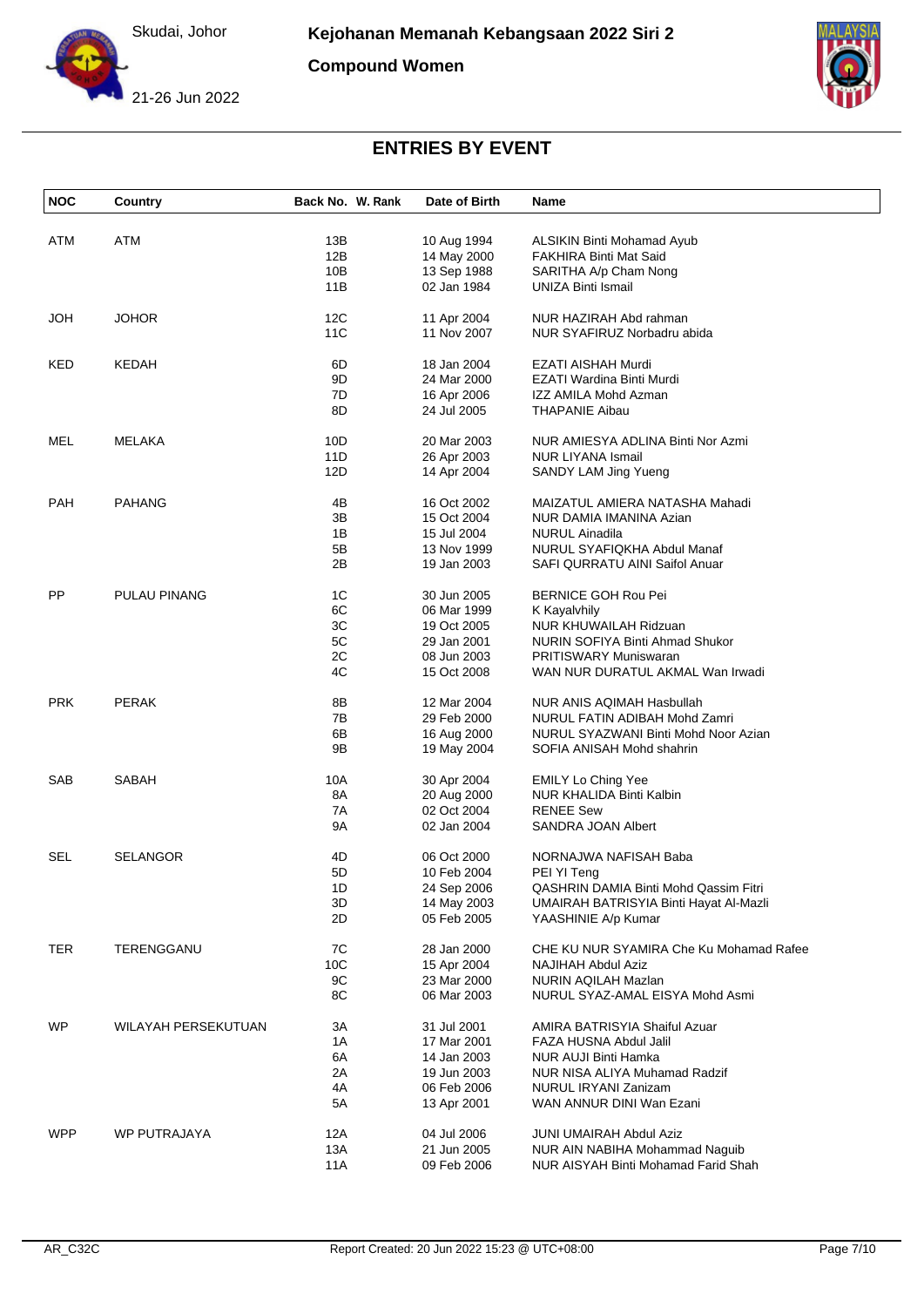Skudai, Johor

**Barebow Men**





| <b>NOC</b>  | Country                | Back No. W. Rank | Date of Birth | Name                                     |
|-------------|------------------------|------------------|---------------|------------------------------------------|
| JOH         | <b>JOHOR</b>           | 12B              | 09 Jan 1996   | <b>HAIREE Mahfuz</b>                     |
|             |                        | 11B              | 31 Jan 1984   | <b>IMAM SUJADI Satta</b>                 |
|             |                        | 14B              | 28 Sep 1981   | <b>KHAIRIE Mohtar</b>                    |
|             |                        | 15B              | 10 Jan 1980   | MD MUZAFAR Mohamad moharam               |
|             |                        | 16B              | 06 Jun 1984   | MOHAMAD SOFIAN Rahim                     |
|             |                        | 18B              | 21 Apr 1987   | MOHD AUSSIFF Ismail                      |
|             |                        | 17B              | 17 Aug 1969   | MOHD YATIM Hj Dris                       |
|             |                        | 13B              | 22 Jul 1982   | MUHAMMAD IDHAM LIHAN Abdullah            |
|             |                        |                  |               |                                          |
| <b>KEL</b>  | KELANTAN               | 22D              | 22 Aug 1983   | AHMAD RUHULLAH Othman                    |
|             |                        | 19D              | 04 Aug 1995   | <b>FATHUDDIN Zaidi</b>                   |
|             |                        | 20D              | 12 Jul 1987   | MOHD FIRDAUS Ahmad                       |
|             |                        | 23D              | 02 Sep 1992   | MUHAMAD HANIF Zainuddin                  |
|             |                        | 18D              | 23 Feb 1985   | NORHISYAM Ismail                         |
|             |                        | 21D              | 11 Jun 1982   | SUHAIRI AZHA Bin ariffin                 |
|             |                        | 24D              | 02 Mar 1984   | WAN RUSMAEZAME Wan Mahmood               |
| MEL         | MELAKA                 | 28D              | 10 Dec 1976   | HATRIHALOBOR Asmawi                      |
|             |                        | 27D              | 31 Dec 1969   | <b>MAHADI Mahmood</b>                    |
|             |                        | 25D              | 16 May 1986   | MOHD FAHMI Bin Fadzil                    |
|             |                        | 26D              | 18 Aug 2006   | MUHAMMAD IRWAN DANISH Bin mohamad sabaru |
| NS.         | <b>NEGERI SEMBILAN</b> | 21A              | 25 May 1988   | HAMIRIZA SHAH Bin Hamim                  |
|             |                        | 22A              | 15 Jun 1977   | M NORAZIZI SHAM Mohd Sayuti              |
|             |                        | 19A              | 23 Nov 2002   | M. AMIR AIMAN MAE Bin Faiz Mae           |
|             |                        | 24A              | 28 Apr 1998   | SOFI ZUHAIRI Ridzuan                     |
|             |                        |                  |               |                                          |
| <b>PAH</b>  | <b>PAHANG</b>          | 27A              | 05 Jul 1977   | <b>FAIRUL Nizar</b>                      |
|             |                        | 26A              | 23 Aug 1964   | <b>HOSNEY Adnan</b>                      |
|             |                        | 28A              |               | MEGAT EFFENDI Megat Abdul Hamid          |
|             |                        | 30A              | 23 Jul 1983   | MOHD PAKHRURAZI Mohd Sharif              |
|             |                        | 29A              | 13 May 1979   | YASRIHAIZAM Yahaya                       |
| <b>PDRM</b> | <b>PDRM</b>            | 30 <sub>D</sub>  | 22 Mar 1973   | <b>SAHAIRY Harun</b>                     |
|             |                        | 29D              | 12 Jan 1985   | SHAHIDALLAH Jahaya                       |
|             |                        |                  |               |                                          |
| PP          | <b>PULAU PINANG</b>    | 25B              | 14 Apr 1990   | <b>FAHMI Lutfi</b>                       |
|             |                        | 26B              | 15 Sep 1973   | FAZLI Mohamed Noordin Babjee             |
|             |                        | 28B              | 19 Jun 1965   | JEFFREY Pang                             |
|             |                        | 27B              | 18 Jan 1977   | MUHAMAD FADZLI Kamarudin                 |
| <b>PRK</b>  | <b>PERAK</b>           | 24C              | 02 Apr 1965   | ABD WAHAB Bin Hassan                     |
|             |                        | 23C              | 22 Nov 1978   | AHMAD JASNI Mat Isa                      |
|             |                        | 20 <sub>C</sub>  | 30 Sep 1978   | AHMAD NIZAM BIN ZABRI Nizam              |
|             |                        | 30B              | 09 Apr 1980   | AHMAD RIYADH Bin Abu Bakar               |
|             |                        | 19C              | 18 Apr 1985   | AZUAN Mat Sani                           |
|             |                        | 22C              | 14 May 1962   | MOHD WAZIR Othman                        |
|             |                        | 21C              | 20 May 1977   | MUHAMMAD FADLY Ramly                     |
|             |                        |                  |               |                                          |
| SAB         | SABAH                  | 30C              | 14 Feb 1961   | <b>ANDREW Buatin</b>                     |
|             |                        | 29C              | 16 May 1958   | <b>EDIE Gadur</b>                        |
|             |                        | 29B              | 25 Jan 1985   | <b>JONSON Soumin</b>                     |
| SAR         | <b>SARAWAK</b>         | 14C              | 12 Jan 1969   | <b>ADI Spaiee</b>                        |
|             |                        | 13C              | 08 Apr 1970   | <b>AL'HADI Sulong</b>                    |
|             |                        | 11C              | 27 Aug 1967   | HAZMI Angi                               |
|             |                        | 17C              | 13 Aug 1961   | MOHAMED ALI Spawi                        |
|             |                        | 12C              | 14 May 1981   | MOHD FAIZAL Rosli                        |
|             |                        | 18C              | 10 May 1981   | MOHD ZULLHANNIZAM Bin Mohamad Ali Bohan  |
|             |                        | 16C              | 18 Aug 1980   | WAN SUDIMAN BIN Wan Su                   |
|             |                        | 15C              | 14 Feb 1978   | WAN YUNUS Wan Sait                       |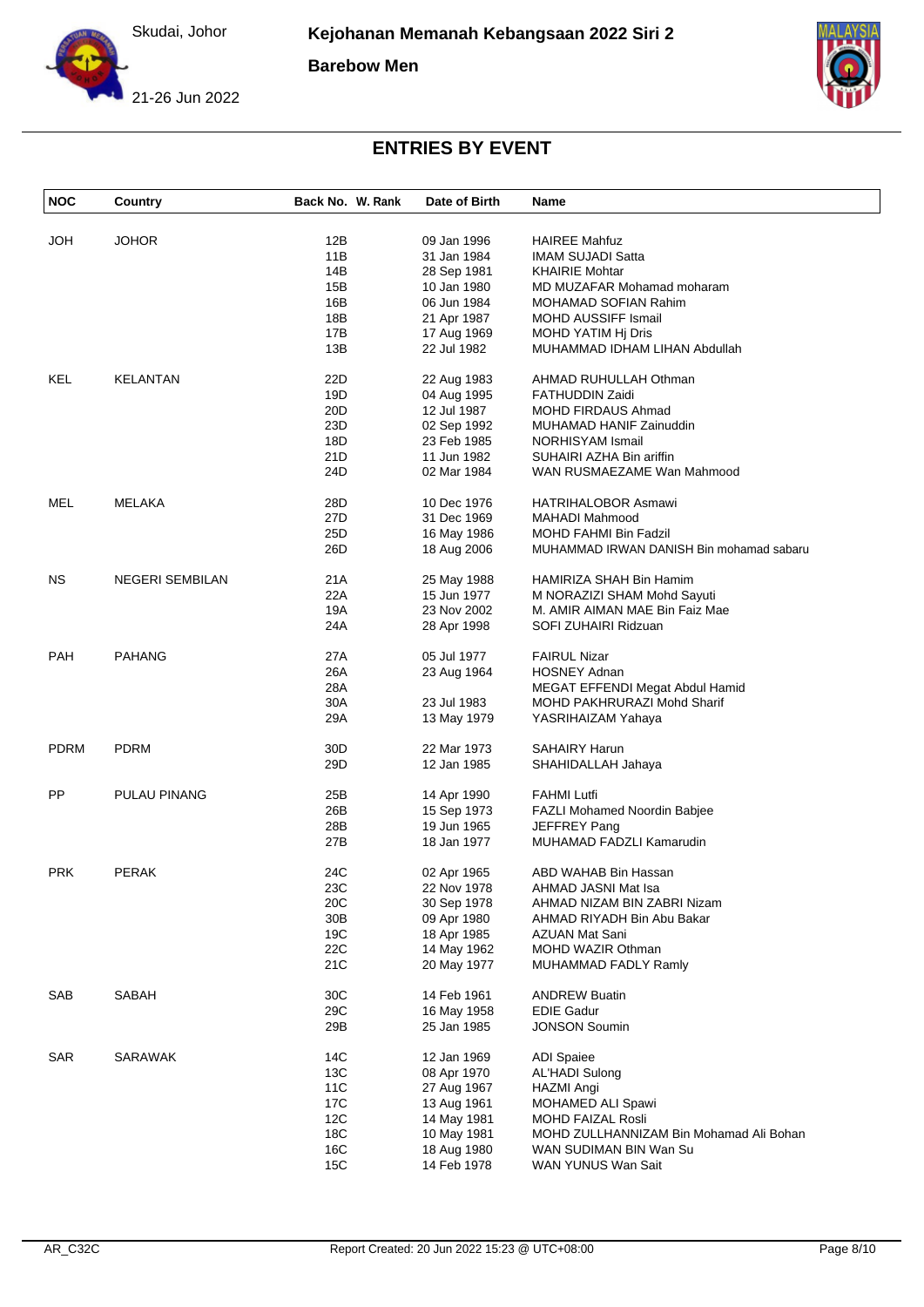

**Barebow Men**





| <b>NOC</b> | Country                    | Back No. W. Rank | Date of Birth | Name                                    |
|------------|----------------------------|------------------|---------------|-----------------------------------------|
|            |                            |                  |               |                                         |
| <b>SEL</b> | <b>SELANGOR</b>            | 12A              | 25 Oct 1987   | <b>KHAIRIL Abdullah</b>                 |
|            |                            | 18A              | 04 Jun 1981   | <b>MOHD RIZAL Ahmad</b>                 |
|            |                            | 14A              | 16 Dec 1962   | <b>MOHD YAZID Ismail</b>                |
|            |                            | <b>15A</b>       | 06 May 1986   | MOHD ZAHRUL SHAFIQ Zahar                |
|            |                            | <b>11A</b>       | 21 Aug 1988   | MUHAMMAD MUSTAQQIM Rosman               |
|            |                            | 17A              | 16 Feb 1969   | NOR AZIZAN Tarja                        |
|            |                            | 13A              | 04 Nov 1983   | SAID HAWA Bin Mohd Salleh               |
|            |                            | 16A              | 04 Nov 1988   | <b>SYUKRIE Sedek</b>                    |
| <b>TER</b> | <b>TERENGGANU</b>          | 25C              | 23 Jan 1983   | <b>ABDULLAH Ronie</b>                   |
|            |                            | 28C              | 27 Jul 1979   | M. SOBRI Ali                            |
|            |                            | 26C              | 06 Sep 1993   | MUHAMMAD AMIRUL HARITH Bin Mohd Anuar   |
|            |                            | 27C              | 22 Sep 1980   | <b>RADIN Mohd Nurhafiz</b>              |
| <b>WP</b>  | <b>WILAYAH PERSEKUTUAN</b> | 19B              | 22 Sep 1983   | <b>ARGUS Md Yusof</b>                   |
|            |                            | 21B              | 11 Sep 1978   | <b>ARIFFIN Sharif</b>                   |
|            |                            | 24B              | 11 Jul 1965   | <b>BADARUL HISAM Bin Mohamed Kassim</b> |
|            |                            | 20 <sub>B</sub>  | 07 Aug 1987   | <b>MOHAMAD JOHARI Bin Khamis</b>        |
|            |                            | 23B              | 27 Jan 1984   | <b>MOHD FADZLI Mohammad</b>             |
|            |                            | 22B              | 04 Jul 1971   | <b>ZAMALI Ahmad</b>                     |
| <b>WPP</b> | <b>WP PUTRAJAYA</b>        | 16D              | 16 Nov 1969   | ABDUL RAHMAN bin Zakaria                |
|            |                            | 14D              | 03 Oct 1986   | <b>DEDDY</b> Irmawan                    |
|            |                            | 13D              | 14 Feb 1985   | FAUZI Bin Azmi                          |
|            |                            | 15D              | 05 Nov 1979   | MOHAMAD NOR ADHA Bin Abdullah           |
|            |                            | 11D              | 29 Jan 1988   | <b>MOHD SAHARUDDIN Hassan</b>           |
|            |                            | 12D              | 24 Jun 1993   | MUHAMMAD FADZLY Mohd Saad               |
|            |                            | 17D              | 19 May 1994   | MUHAMMAD KHAIRUL AFIFI Rosli            |